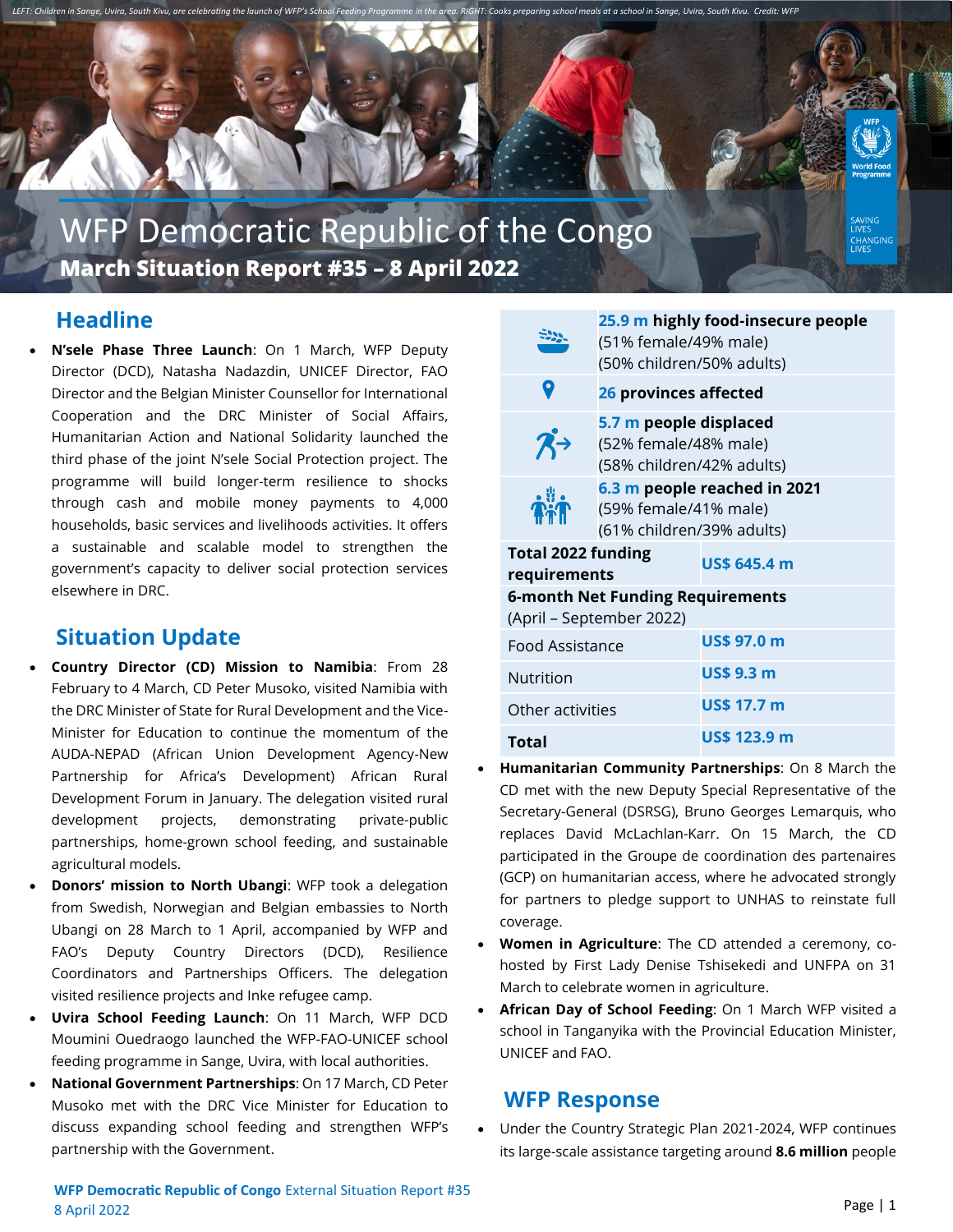with food and nutrition support in 2022.

### **Food and Nutrition Assistance**

- **Overview**: In March, WFP significantly accelerated its distributions thanks to local purchases of maize and pulses and the first arrivals of delayed commodities through Dar-Es-Salaam. A WFP mission to the port secured priority berthing for WFP commodities. WFP reached **1,043,536** beneficiaries with either cash-based transfers (CBT), in-kind, or nutrition assistance to prevent and treat malnutrition. In-kind assistance reached **407,516** individuals. WFP assisted **214,709** people with CBT and provided **421,311** children and pregnant and lactating women and girls with nutritious products.
- **Tanganyika**: In March, WFP's distributions advanced well, reaching **83,020** overall. Some **30,111** people were assisted through in-kind activities and **52,909** people received malnutrition treatment and prevention products. Though 37,300 were planned to receive mobile money cash transfers, the distribution was postponed to April to address beneficiary feedback after last month's distribution.
- **Kasai Central and Kasai Oriental**: WFP reached **163,623** people in March. Following the delays in the arrival of Maize Meal (MML) from previous months, 100 MT of food arrived in March and was distributed to **37,651** people. Some **25,361** beneficiaries received cash and **100,611** were reached with malnutrition prevention and treatment activities. WFP will continue to face shortfalls in MML in April as shipments continue to be delayed.
- **Kasai**: WFP assisted **219,483** beneficiaries in the Kasai in March. WFP distributed in-kind assistance to **43,416** beneficiaries, including many affected by conflict. Due to continued shortfalls arising from delayed international arrivals, food baskets lacked pulses and half a ration of cereals. Urgent supplies are needed for April. Some **97,063** people received cash and another **79,004** beneficiaries were reached with malnutrition treatments and preventions.
- **North Kivu**: Despite increasing violent clashes impacting operations, WFP reached **232,746** people in North Kivu in March and distributed High Energy biscuits to displaced vulnerable families. WFP provided in-kind assistance to **175,893** people, and cash to **23,885** people. Some **32,968** beneficiaries received malnutrition cures and treatments.
- **Ituri**: Despite rising insecurity, WFP reached **90,751** people in Ituri in March. Some **31,903** South Sudanese refugees received cash assistance in Meri and Biringi refugee camps. Cash distributions in Gethy and Rhoe internally displaced people's camps are postponed due to challenges with sorting SCOPE cards and unavailability of the required cash amounts with our partner Trust Merchant Bank. WFP did not plan in-

kind food distributions for this month due to shortages of cereals from international shipments but recorded reaching **5,173** people from February distributions continuing into March. Some **53,675** people benefitted from nutritional activities.

• **South Kivu**: WFP reached **253,913** people in March. Due to the arrival of pulses, Corn Soy Blend (CSB) and oil through the Dar-Es-Salaam Port, **115,272** people, including displaced people, returnees and host families in Fizi, Mwenga and Walunga received in-kind assistance. Cash distributions assisted **36,497** people, including internally displaced people in Bunyakiri. Additionally, **102,144** beneficiaries received products to treat and prevent malnutrition.

#### $+ 2.74$ **Supply Chain**

- **Pipeline:** WFP's pipeline has been severely affected by 3-4 month delays in the arrivals of commodities into DRC. WFP is anticipating shortfalls and seeking local options.
- **Corridors:** Congestion at Matadi Port has been resolved and deliveries of 10,390 MT of BHA cargo are progressing smoothly. Maersk and CMA CGM are engaged to deliver WFP cargo all the way to Kinshasa. A new contract with Bollore to transport commodities through Pointe Noire Port is in place and cargo has started to arrive. WFP are exploring Mombasa, Kenya, as an alternative corridor to supply eastern DRC as delays continue through the Dar-Es-Salaam corridor.

#### **Clusters and Common Services**  $\overline{\phantom{0}}$

### **Logistics Cluster (LogCluster)**

- **Funding:** LogCluster is suffering from low funding and requires support from the Global LogCluster Cell to implement a new strategy.
- **Information Management/Geographical Information Systems**: LogCluster shared documents through [the portal](https://logcluster.org/ops/drc) and published [operational maps.](https://logcluster.org/ops/drc) LogCluster monitored and shared physical access alerts via [dcr-logs@logcluster.org.](mailto:dcr-logs@logcluster.org)

### **Food Security Cluster (FSC)**

- **Integrated Phase Classification 20 Data**: On 3 March, the Humanitarian Country Team (HCT) discussed the differences between IPC figures and the FEWSNET phase classification, which is sponsored by the US American NGO Chemonics. FSC will present on the differences in analysis methods to the HCT.
- **Pre-positioning of stock**: NGO *Association Locale pour le Développement Intégral* (ALDI) has been granted USD 2 million following the HCT agreement to create contingency stock in November 2021. FSC is responsible for organising stock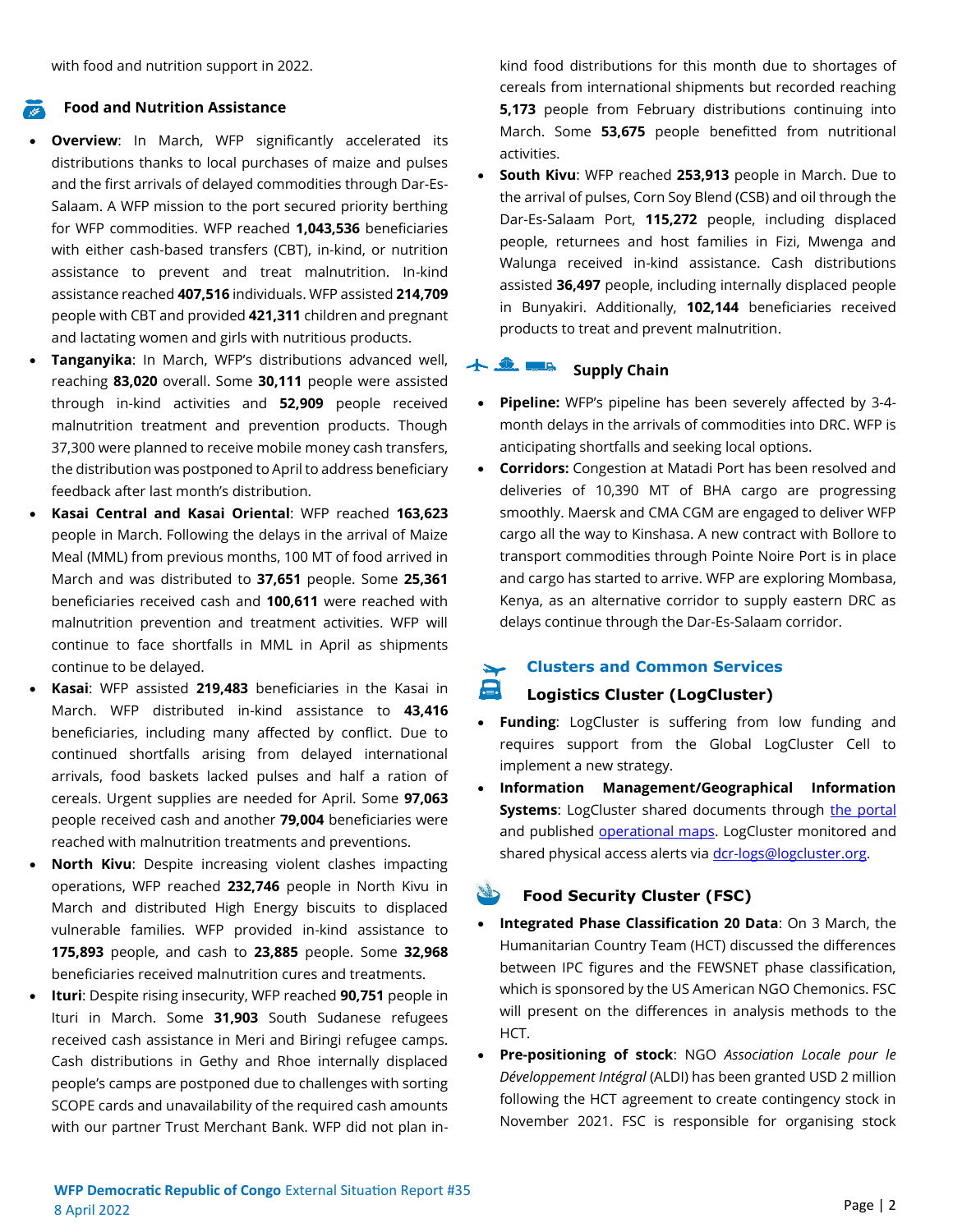distribution to partners in Ituri and North Kivu where insecurity poses challenges to deliveries. An FSC field mission met partners in Bunia and Beni to establish closer contact between WFP, LogCluster and ALDI on technical support, capacity building and sharing logistical experience. FSC prepared Strategic Operating Procedures (SOPs) for the project and established a steering committee. OCHA, INGOs and NGOs were sensitised on the project and its implications.

- **Humanitarian access**: FSC analysis with partners discussed solutions to the critical access situation in North Kivu and Ituri due to persistent armed conflict, including negotiating access with local authorities, using national NGOs, and advocating for resuming UNHAS flights.
- **Conflict sensitivity training**: FSC ran capacity-building sessions on conflict sensitivity and the Do No Harm principle in Bunia and Goma in March, considering the increased insecurity in the regions.

### **UN Humanitarian Air Service (UNHAS)**

- **User Group Consultation**: On 10 March the User Group discussed prioritising the Kinshasa-Kananga-Goma route for reinstatement which accesses the Kananga and the Kasais.
- *Regie des Voies Aeriennes* **(RVA):** UNHAS met with RVA in Walikale to discuss the US\$ 14 airport tax introduced since 14 March. UNHAS had submitted a letter in February reminding the authorities of the Government-approved exemption.
- **UNHAS Steering Committee**: On 29 March, the committee met to inform participants of the user feedback received since the fleet was downsized and routes were removed in February, to update on the financial situation and to obtain approval for a ticket fee increase. Congo Airways and the impact of the Russian/Ukraine conflict were also discussed.
- **Operational Overview**: In March, UNHAS and ECHO Flight project, managed by WFP/UNHAS, transported 4,685 passengers and 62 MT of essential light cargo.
- **Evacuations**: UNHAS conducted 7 medical evacuations out of Mbandaka, Roe, Djangi and Walikale.
- **Special Flights**: During the reporting period, UNHAS conducted seven special flights for VillageReach, UNFPA, UNICEF, OCHA, United Nations Organization Stabilization Mission in the Democratic Republic of the Congo (MONUSCO), IOM, *Deutsche Gesellschaft für Internationale Zusammenarbeit* (GIZ), *Médecins Sans Frontières* (MSF), Concern Worldwide, Medair and Norwegian Refugee Council (NRC). Additionally, 3 MT of measles and polio vaccines were transported in Tanganyika for VillageReach.

### **Communications**

- **International Women's Day**: WFP sponsored a Fun Run organised by Congo River Marathon on 6 March. Women staff participated, including DCD Natasha Nadazdin. The event was covered by media ranging from B-One TV to *Femme d'Afrique* magazine. Staff photos were taken on 8 and 9 March for International Women's Day. WFP displayed banners in Kinshasa advocating for women's empowerment.
- **International Day of School Feeding:** On 11 March, Radio Okapi and *Le Messager du Peuple* covered the launch. WFP displayed banners in Kinshasa advocating for school feeding an[d tweeted.](https://twitter.com/WFPDRC/status/1501964921172541445)
- **Football**: To capitalise on the World Cup qualifiers, WFP ran nutrition messaging about the importance of a balanced diet featuring football player Distel Zola on [social media.](https://twitter.com/WFPDRC/status/1507101984318533640)
- **WFP interview**: DCD Moumini Ouedraogo gave an interview to Belgian TV News on food security in DRC and the wider region, and on the possible impact of the conflict in Ukraine.